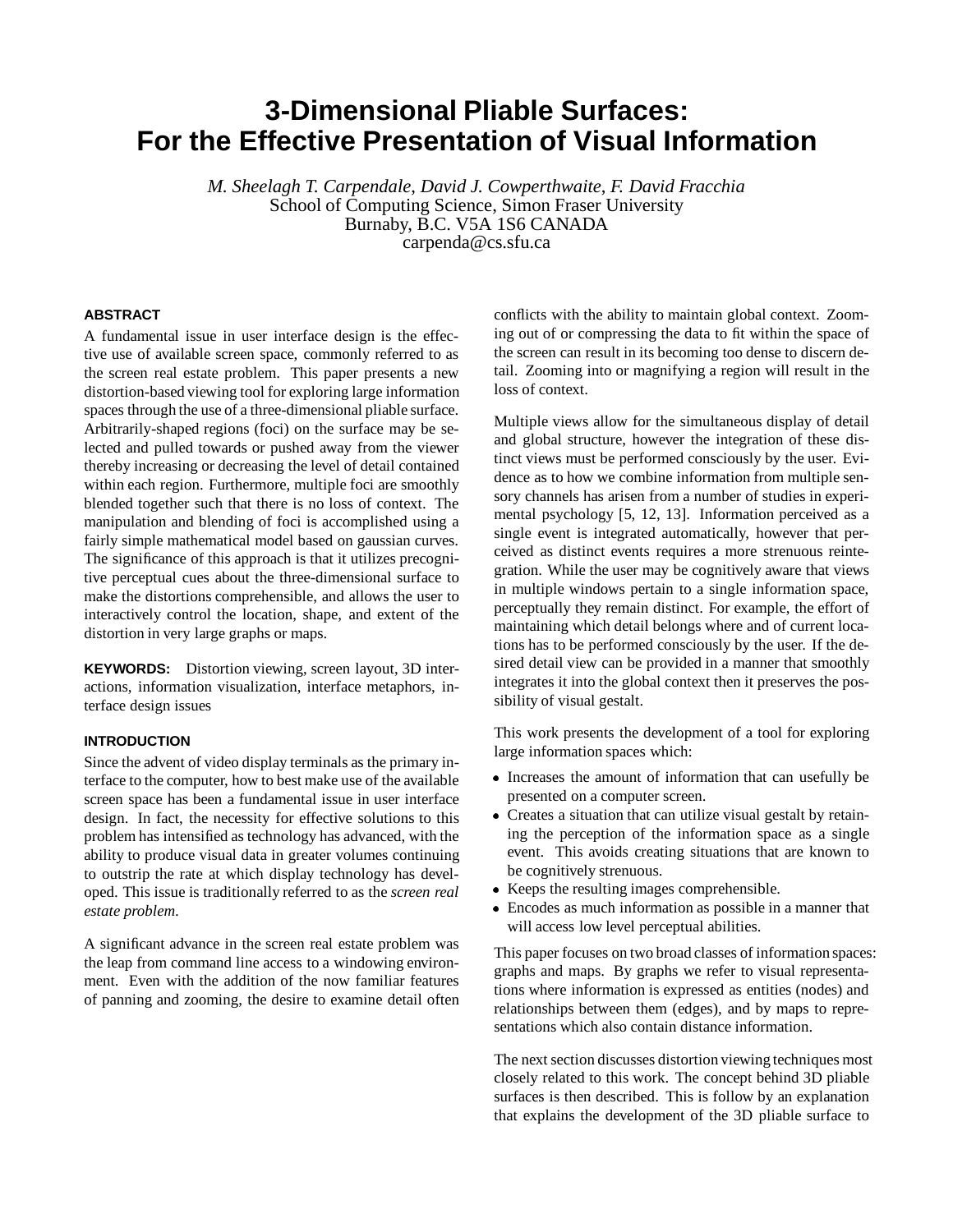provide a detail within context viewing tool. Then the visual cues used to provide comprehension of the surface distortion are presented. Finally, the advantages and limitations of this approach are discussed.

# **RELATED WORK**

There have been several different approaches to the screen real estate problem in the literature. Some simplify the task by applying various filtering techniques [3, 6]. Others investigate the advantages of using 3D to display the information [4, 17, 24]. Finally, there are those that distort the viewing space to provide unified views that contain selected detail within context [1, 8, 10, 11, 14, 18, 19, 20]. It is the latter group, in particular those that use perspective to provide distortion [11, 18], that pertain most closely to the approach presented here.

Initially Furnas [6] observed that a fisheye, or very wide angle lens, provides a world view by showing a focus in great detail and gradually decreasing this detail as distance from the focus increases. His studies in various subject areas (geography, workplaces, history, and newspapers) reveal that people naturally retain and present information in this manner. While this work has laid the foundations for most of the distortion viewing techniques, his examples threshold a degree of interest function, creating filtered fisheye views with gaps in context. This could be problematic if, for instance, the next section of interest was in one of these gaps.

Sakar and Brown [19] expand upon Furnas' approach by using a visual representation to express fisheye views of graphs. Given a current focal point, they use a trade off between a node's assigned *a priori importance* and its distance to the focus point to establish the position, size, and amount of detail to display for each node. However, this approach offers only single focal points and is interactive for fairly small graphs (approximately 100 nodes).

Perspective wall [11] and Document lens [18] both use perspective to provide magnification of the focus and the resulting 3D image to provide visual information about the context and how it has been distorted. However, they only provide a single focal point and were designed for particular data. Perspective Wall is realistically limited to linear information and Document Lens has only been applied to displaying text. Conceivably the latter could be used to display other types of 2D data, such as maps or graphs, although much of the perspective information provided by the regular patterns in text would be lost.

Hyperbolic display [10] and CATGRAPH [8] use a simple mathematical function, hyperbola and arctan respectively, for their magnification and distortion. The Hyperbolic display provides an interactive single focus viewing tool, while CAT-GRAPH allows for multiple foci and uses both rectangular and polar transformations. Both of these functions are asymptotic and as a result spread the distortion across the entire image and cause extreme compression at the edges. Neither of these approaches provide for the possibility of creating a focus that spans an area of the graph nor allow for magnification of such a focus to scale in a manner that maintains distance relationships.

The rubber sheet approach [20] based on morphing [2] provides multiple foci as convex polygons, does not cause areas of unrequested magnification, and maintains contextual frame. However, several problems are mentioned with regard to this method. The transformational technique does not have a general inverse mapping which makes editing across the entire distorted image non-trivial. Also, this tool provides real time response for graphs of up to only a few hundred nodes and a similar number of links, and sometimes more than one iteration is required to provide the right balance between detail and context. In terms of large information spaces this is quite limiting.

Much of the desired functionality exists but not within a single approach. Reasonable response time is available from the mathematically-based approaches, distortion comprehension from the 3D perspective approaches, and a multi-focal smooth integration display from the morphing approach. Our 3D pliable surface *3DPS* effectively combines these advantages.

#### **CONCEPT**

In creating our viewing tool for a two-dimensional information space we make a distinction between the graph or map as the image encoding the information and the surface on which it is displayed. The resulting tool will not be tied to any particular kind of image. As the visual cues are provided about the surface, distortions will still be readable even when there are gaps in the image. Current distortions can be quite readable when applied to regularly spaced information, particularly grids or text; unfortunately not all information can be laid out so regularly.

Choice of the distortion transformation is crucial as it will affect both performance and the visual result. Ideally, one would like a simple mathematical function that will provide smooth integration from the focus through the distorted section and into the context; preferably it would have no discontinuities in curvature. We chose the three-dimensional gaussian curve as its bell shape curves away from the focus at its apex and inflects to curve gently back into the surface (Figure 1). These gaussian curves transform the two-dimensional flat surface into a three-dimensional curved surface. The threedimensional nature of this distortion approach offers several advantages:

- 1. Using single point perspective to view the three-dimensional surface from above provides detail with magnification to scale and a readily controllable context.
- 2. It provides a useful metaphor for the actions performed to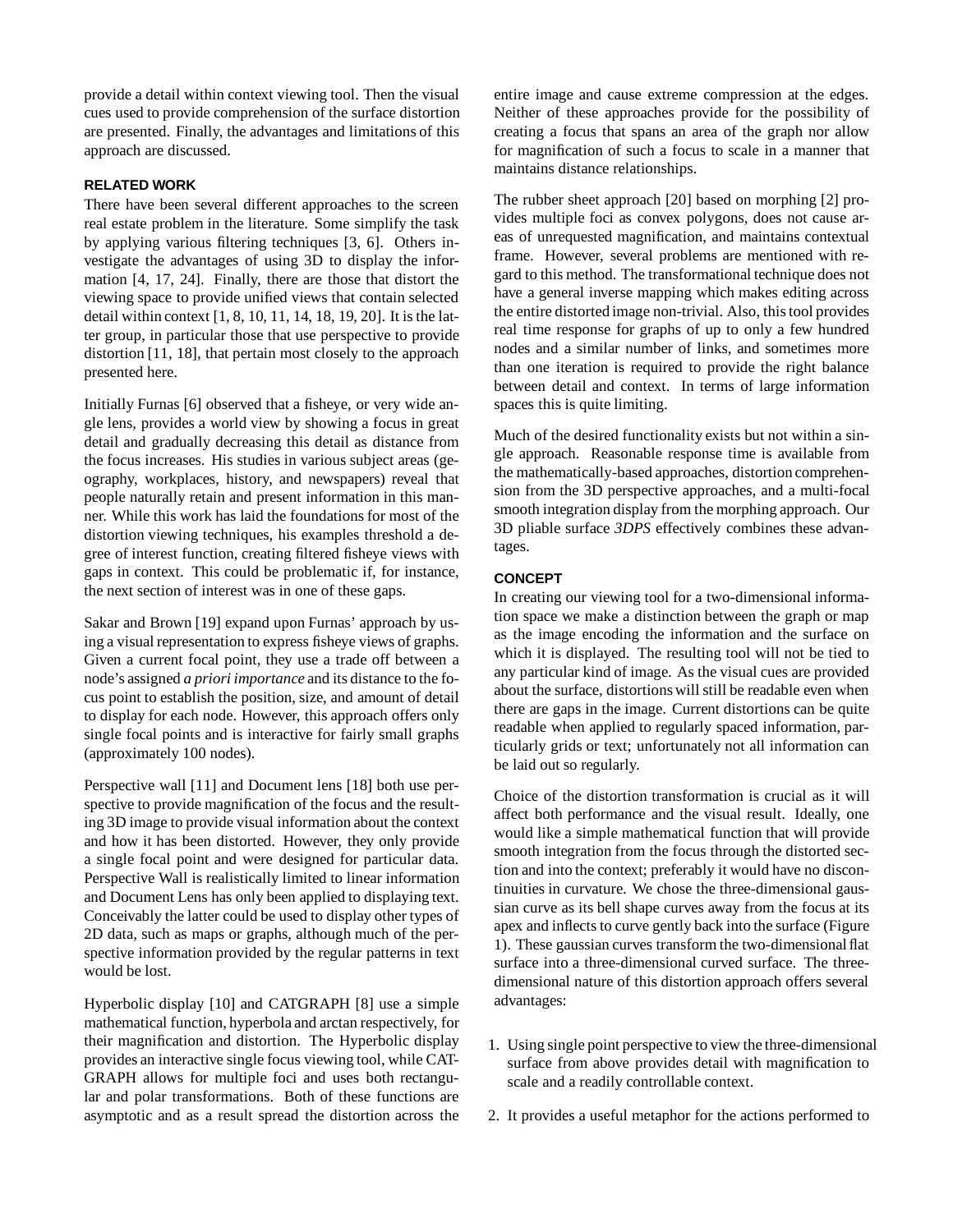

Figure 1: 3-D Surface of Blended Gaussian Curves

create the distortions. Pulling a section towards oneself to see it better, or in this case magnify it, appears to be a natural response.

- 3. It also provides a metaphor for the overall appearance; the end result of a multi-focal view can be seen as a softly curved 'landscape' with hills and valleys.
- 4. While there is on-going discussion regarding the amount of information that humans can comprehend when presented three-dimensionally, Ware's studies [23] imply that there is some truth to the notion that because humans evolved in a 3D world they are better at retrieving information about it.

While we feel that being able to understand the resulting distortion is significant for both graphs and maps there is a particular point to be made for the latter. In our culture, interpreting maps assumes that distance is to scale and that scale is normally consistent across the map and is clearly indicated. A distortion view will create an image of the map containing sections of varying scale. User disorientation when viewing a distorted map has been reported [20] particularly when the map was familiar. We suggest that this disorientation results from the discrepancy between the information provided by the distorted map and what the users feel they know to be true about the original map. This effect parallels what Tufte [21] discusses extensively as 'lie factors'. In this case previous knowledge is protecting the user from assimilating false information. In unfamiliar information spaces there is a greater chance of being misled.

To dispel the possibilities of misleading users the form of the 3D pliable surface should be clearly displayed. This will create comprehensible distortion allowing the user to understand at a glance which sections are magnified and which are compressed with an intuitive notion of the extent.

One choice for revealing form is to employ shading. It has been well established that humans can discern three-dimensional shape from shading alone [16, 20], and there is considerable evidence to support the fact that this is a low level precognitive skill [9]. Such a low level visual routine will interfere less with conscious processing and may even provide an aspect of the interface that requires no learning [22].

A different choice is the use of perspective to provide distortion information. However, understanding three-dimensions from perspective appears to be a learned skill and demonstratably culturally tied [7]. Also, perspective has often been indicated with the outlines of a three-dimensional shape [11] or by the visual pattern of the data [18]. The choice of smooth curves for distortion and allowing for data with irregular layouts means neither outlines nor patterns in the data will reveal the nature of the distortions. However, using a regular grid reveals the shape of the distortions by accessing two human depth cues: it provides perspective information without requiring edges and serves as a texture gradient.

#### **3D PLIABLE SURFACE**

This section steps through the creation and manipulation of a 3D pliable surface. We start from the simplest case where a single focus is in the center of the field of view and progress through to the interaction of multiple foci.

#### **Single focus at the center of the field of view**

Here the action of pulling the region of interest up, perpendicular to the surface, produces the desired magnification. The surrounding region is stretched over a three-dimensional gaussian curve connecting the magnified region to the original plane of the surface (Figure 2). This controls the compression of the surrounding context and the integration of the magnified region back into the original image.



Figure 2: Single focus in the center of the field of view: left; top view, center; 3D view, right; profile with ToEye vectors

#### **Magnification of single focus to scale**

The center of the 3D gaussian curve is projected up to the height  $h_c$ , but to provide a flat region where only scaling occurs, the curve may be truncated; limited to a fraction  $f$  of this maximum height (Figure 3). The points of the graph/map in the central magnified region are all projected up to the same height,  $h_c f$ . The height  $h_p$  of all other points on the curve is a simple relationship of distance  $d<sub>p</sub>$  to the center of the region, the height  $h_c$  and its standard deviation  $s_c$ :

$$
h_p = h_c \exp^{-\frac{sc}{d_p}}
$$

As in Figure 3 projecting all points perpendicular to the plane provides the desired magnification and compression in the appropriate regions.

## **Single focus anywhere in the field of view**

If, however, the region of interest is located at a point other than that directly below the viewpoint, projection perpendic-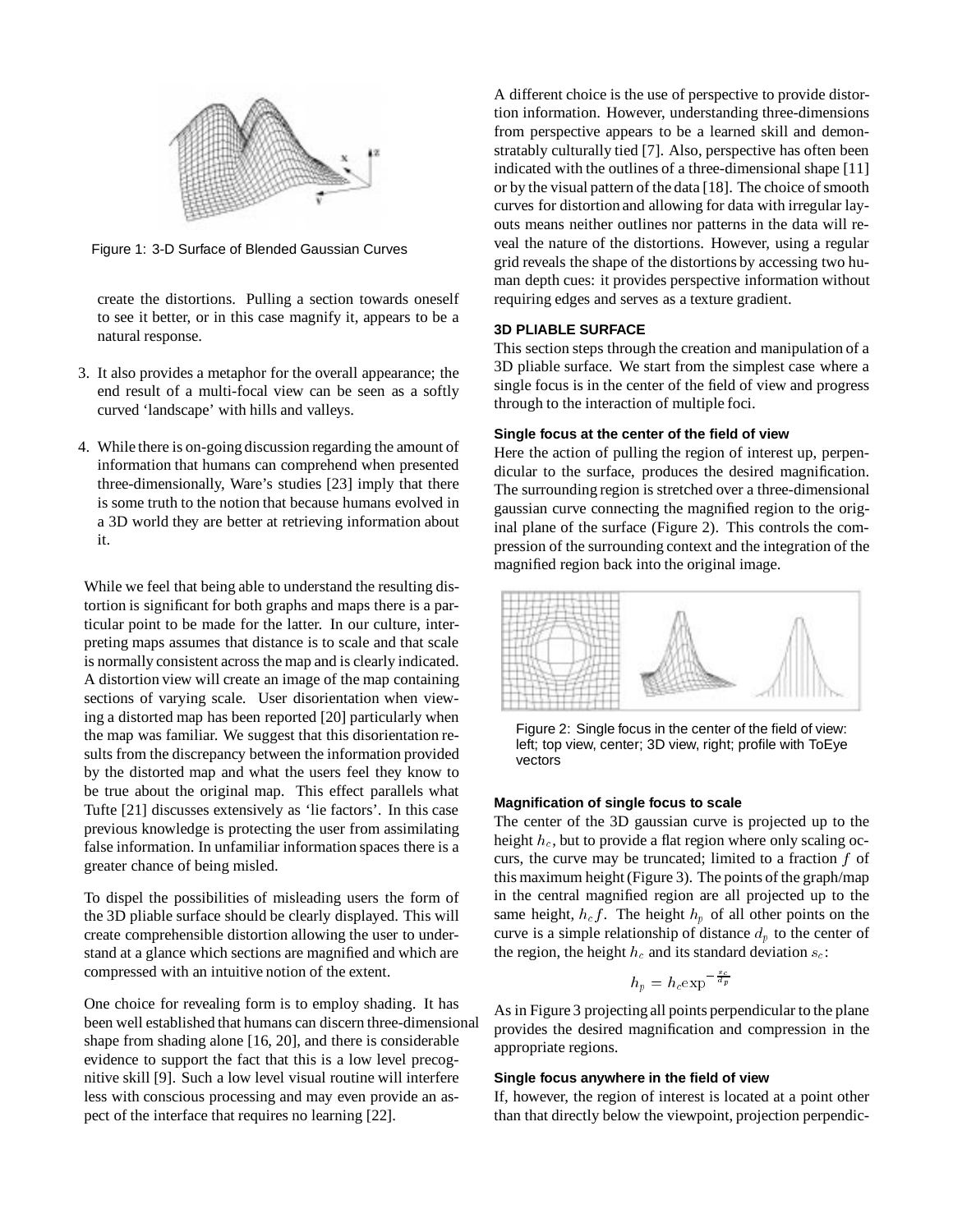

Figure 3: Single focus with flattened top



Figure 4: Single off-center focus, projected perpendicular to the plane. Dotted lines denote the viewing frustrum

ular to the plane of the surface causes the desired region to move out of the viewing region as it increases in magnification (Figure 4). This is a fundamental geometric limitation of the configuration of the viewing frustrum used in singlepoint perspective projection. Document lens [18] solves this problem by translating the viewpoint so that it remains directly above the focus.



Figure 5: Off-center curve projected to the viewpoint

Since it is our goal to have multiple foci, the solution is to replace the vector perpendicular to the plane with one directed to the eye (Figure 5). This *ToEye* vector is derived from the center of the magnified region on the plane to the viewpoint and is used for all points within the domain of the curve. Simply projecting each point towards the viewpoint would result in all points converging along these vectors at a rate that cancels out the effects of perspective transformation (Figure 6).

Also it is desirable to keep the systems response to a user's actions independent of the location of the focus on the viewing plane. If a unit length vector were used as the basis of the distortions at each point, the *z*-component (which we assume to be normal to the undistorted surface) would differ for each location. What is required is that not the length but the *z*component of each vector be constant. This is accomplished by dividing each *ToEye* vector by the same constant (Figure



Figure 6: All points projected directly towards the viewpoint and resulting lack of distortion

7). Within the focus region, where all points are projected to the same height, scaling is still preserved. In fact this solu-





tion has the added benefit of allowing a user to specify more than one focus at a time (Figures 8 and 10).



Figure 8: Two foci, vectors perpendicular to plane

#### **Multiple foci**

In the case of overlapping multiple foci the end result should be a smoothly curving surface, allowing the entire image to remain visible. A point under multiple curves will have a projection vector associated with each curve. Simply using the vector of the highest curve will result in a discontinuity where the dominance switches from one curve to another. Because all curves have vectors that converge as they approach the viewpoint, points to either side of this discontinuity may, if the horizontal displacements are sizeable, reverse their ordering across the 'seam' (Figure 9).

To prevent this buckling adjoining curves are blended across their seams. From these curves both the height and the direction to which the point is to be projected are calculated as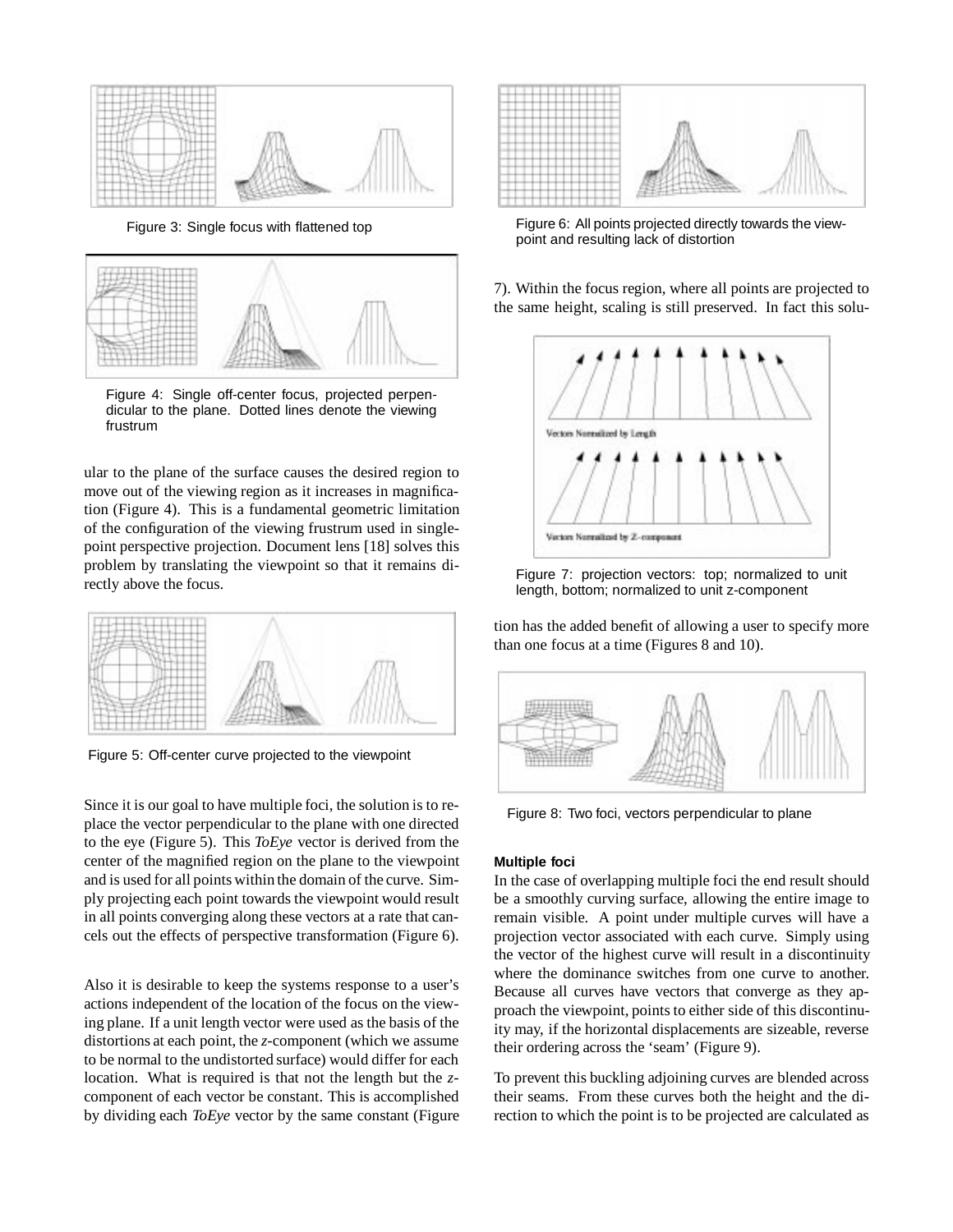

Figure 9: Two foci colliding



Figure 10: Two foci, now resolved using blending with each foci's ToEye vector

follows:

- The height will be  $max(h_p)$  of the curves.
- The*ToEye* vector of each curve is weighted by the curve's height at the points location.
- These weighted *ToEye* vectors are then averaged.
- This new averaged *ToEye* vector it then renormalized such that its  $z$  component = 1.
- The point is then projected a distance  $max(h_p)$  along the direction of the averaged *ToEye* vector.

This blending (Figure 11) creates a gradual shift in the direction of the projection vectors between curves allowing for larger distortions to interact more closely, while still maintaining a continuous smooth (unwrinkled) surface.



Figure 11: Method of blending vectors

#### **Foci with arbitrary shapes**

The single point function foci discussed so far can be extended to provide foci of other arbitrary shapes as well, for example lines or polygons (Figure 12). Now the height  $h_p$  of a point outside of a focus but within a region is determined not by its distance from the center of the region but by its distance to the edge of the defined focus. If the point is either on the line or within the polygonal focus it is projected to the full height  $h_c$  of the curve. The center of the arbitrary region is still used to determine the vector to the eye.



Figure 12: Various shapes of foci: clockwise from the top left: point, line, concave and convex polygons

#### **Distortion control**

In any distortion viewing tool compromises are made between the amount of magnification in each foci and the amount of compression in the rest of the image. Our model offers the user considerable control not only over how much compression there is but where minimum and maximum compression occurs. The pattern of compression is a direct result of the slope of the curve. We allow control of the curve's profile through the height  $h_c$  (Figure 13) and standard deviation  $s_c$ (Figure 14). In this manner it is possible to choose a more gradual integration from focus to context or to limit the extent of the distortion, causing more compression in the distorted region.

All curves have their characteristic profiles and resulting patterns of compression; the gaussian in particular tends to have a broad top around the focus where the magnification of the adjacent area lags only slightly behind that of the focus. In some applications the accompanying magnification of the section around the focus is ideal, providing good local context. However, in other situations this uses too much screen space.

Another characteristic of the gaussian curve is its familiar bell shape that tends to result in a ring of high compression where the tangent to the surface of the curve nears coincidence with the vector from the surface to the viewpoint (Figure 15). In order to adjust this distribution of compression the profile of the basis curve may be modified by subtract-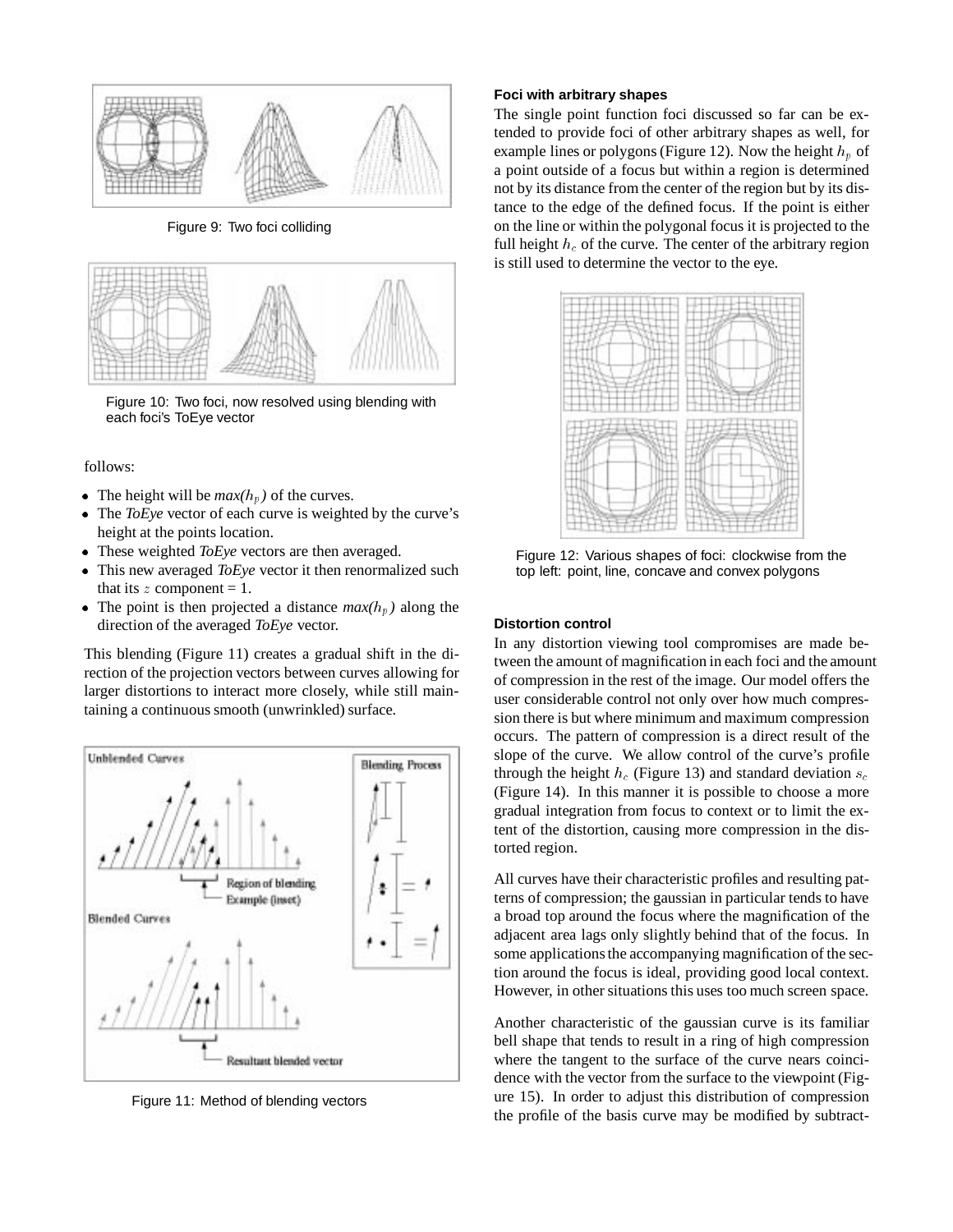

Figure 13: Single foci: effects of varying height with fixed deviation

| . .<br>--------<br>.          | <b>Silling</b><br>47544114<br>,,,,,,,,,,,<br> |
|-------------------------------|-----------------------------------------------|
| $13 - 1$<br>---<br>-----<br>. | $-1 - 444$<br>,,,,,,,,,,,,,<br>$-0.00$        |
|                               | ----                                          |

Figure 14: Single foci: effects of varying deviation with fixed height



Figure 15: Relationship between compression and angle of surface to viewer

ing from it a second function, in this case a simple half sine wave (Figure 16). The domain of the sine  $(0, \pi)$  is normalized across the domain of the gaussian curve (defined to extend to a distance of three standard deviations, beyond which the result of the height calculation is negligibly small).



Figure 16: Single foci: effects of varying the secondary function

As all of these distortion controls are left up to the user, it is possible to extend the distortion to a point that causes some areas to be compressed beyond visibility. However, as the slope and curvature are adjustable and reversable directly by

the user, it is possible to interactively redistribute the context in non-focal areas without losing focal magnification.



Figure 17: Role of long lines in revealing distortion

#### **Displaying nodes and edges**

At this point all of the images we are displaying with 3DPS are stored as graphs; that is they consist of nodes and edges. Nodes are currently displayed either as single points or as squares. Edges are segmented small enough so that they will lie snuggly against the surface. This actually provides additional information about the surface. Information spaces that contains long lines now aid in the description of the surface (Figure 17).

#### **COMPREHENSION**

A primary goal of this work has been to make the distortion visually comprehensible. The separation of the image from the distortions of the surface means that the original topology of the image is maintained across the surface. Once the surface is manipulated the image is dropped onto it. Displaying a surface in such a manner as to reveal its three-dimensional form provides the perceptual information that describes the distortion.

#### **Seeing the distortion**

A map of the greater Vancouver area (Figure 18) is used to illustrate the visual cues provided. Figure 19 shows the same map with a single focus containing Stanley Park.

A simple cue is to outline the edges of the distorted areas. These outlines show at a glance the size and shape of the magnified scaled areas and the extent of the distorted regions. This is computationally simple and visually minimal, and does not provide degree of distortion information. For this it is necessary to reveal more detail about the shape of the surface. A grid can be displayed over the entire surface, providing both curve and perspective information (Figure 20). Its lines indicate relative magnification as well as serving as a texture gradient. Alternately (Figure 21), or simultaneously (Figure 22), the entire surface can be shaded by placing control points for a NURB surface at the grid intersections and rendering the NURB with a simple lighting model.

All of these visual cues are optional and are displayed in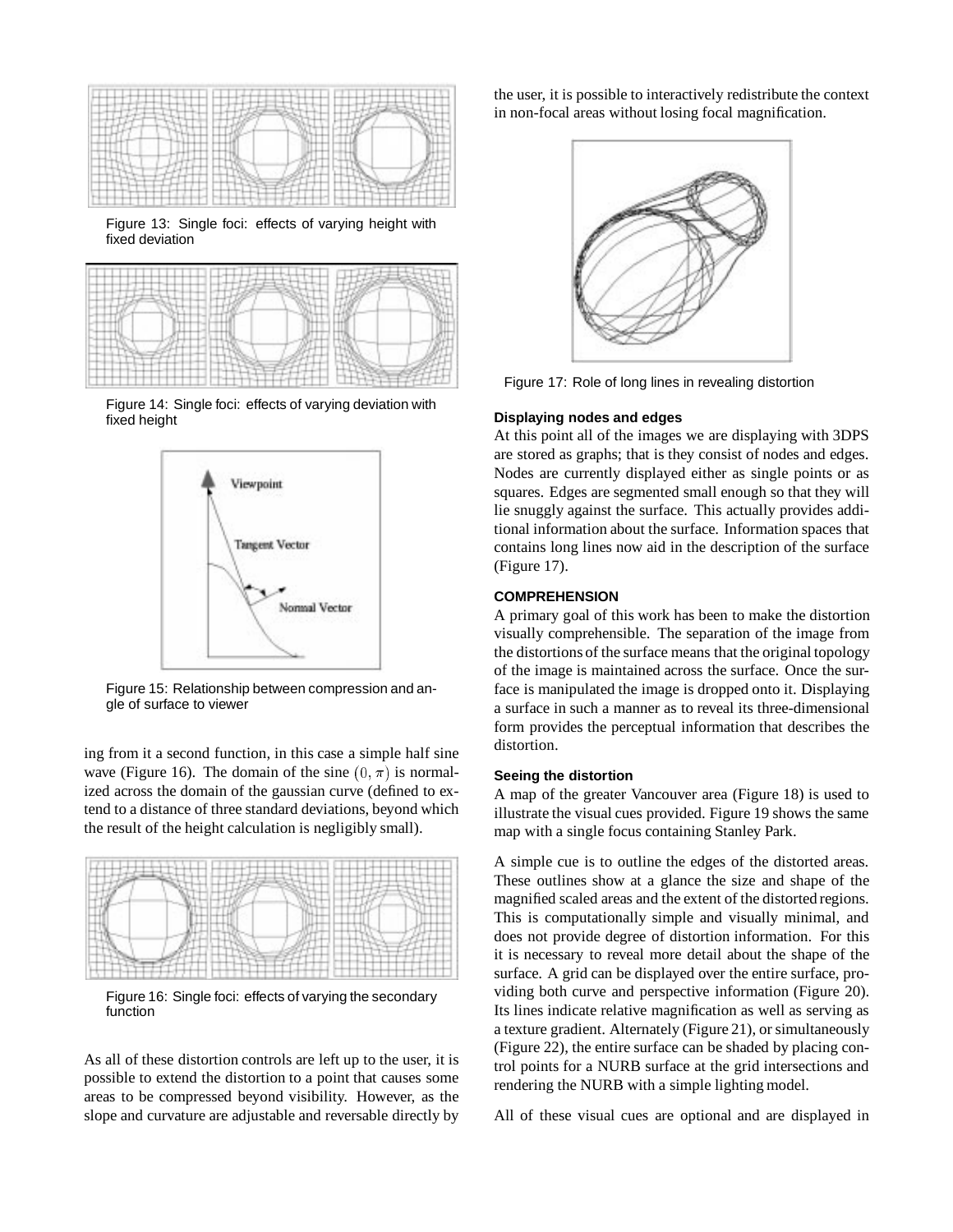

Figure 18: Undistorted map of greater Vancouver area



Figure 19: Distorted map of greater Vancouver area, focusing on Stanley Park

shades of grey, so that while they are readily visible apart or in unison they do not dominate the image. This is crucial for the shading since the interpretation of it being the result of luminance has much to do with its use in the establishment of 3D shape.

# **Maintaining Visual Frame**

In maintaining context it is important that the edges of the image stay in sight and are recognizable. A good deal of context information is provided by the fact that large portions of the image remain undistorted and that each distorted area is itself bounded and blends back into the undistorted background. However, as the vector used for the whole curve is



Figure 20: Distorted map with orthogonal grid overlay



Figure 21: Distorted map with presentation surface shaded to reveal form

the *ToEye* vector for its center it is possible for the edge of a curve as it is pulled up to slide out of the viewing frustrum. One solutionis to add a ring of *ToEye* vectors around the edge of the viewing surface such that the vectors are averaged in to counteract the sliding effect. While this does help in keeping the edges of the surface in the viewing frustrum, it also compresses the area available for undistortedfoci. Taking advantage of a three-dimensional viewing environment we can simply expand the field of view. While slightly compressing the whole image this will maintain the current distortion and bring all edges back into view.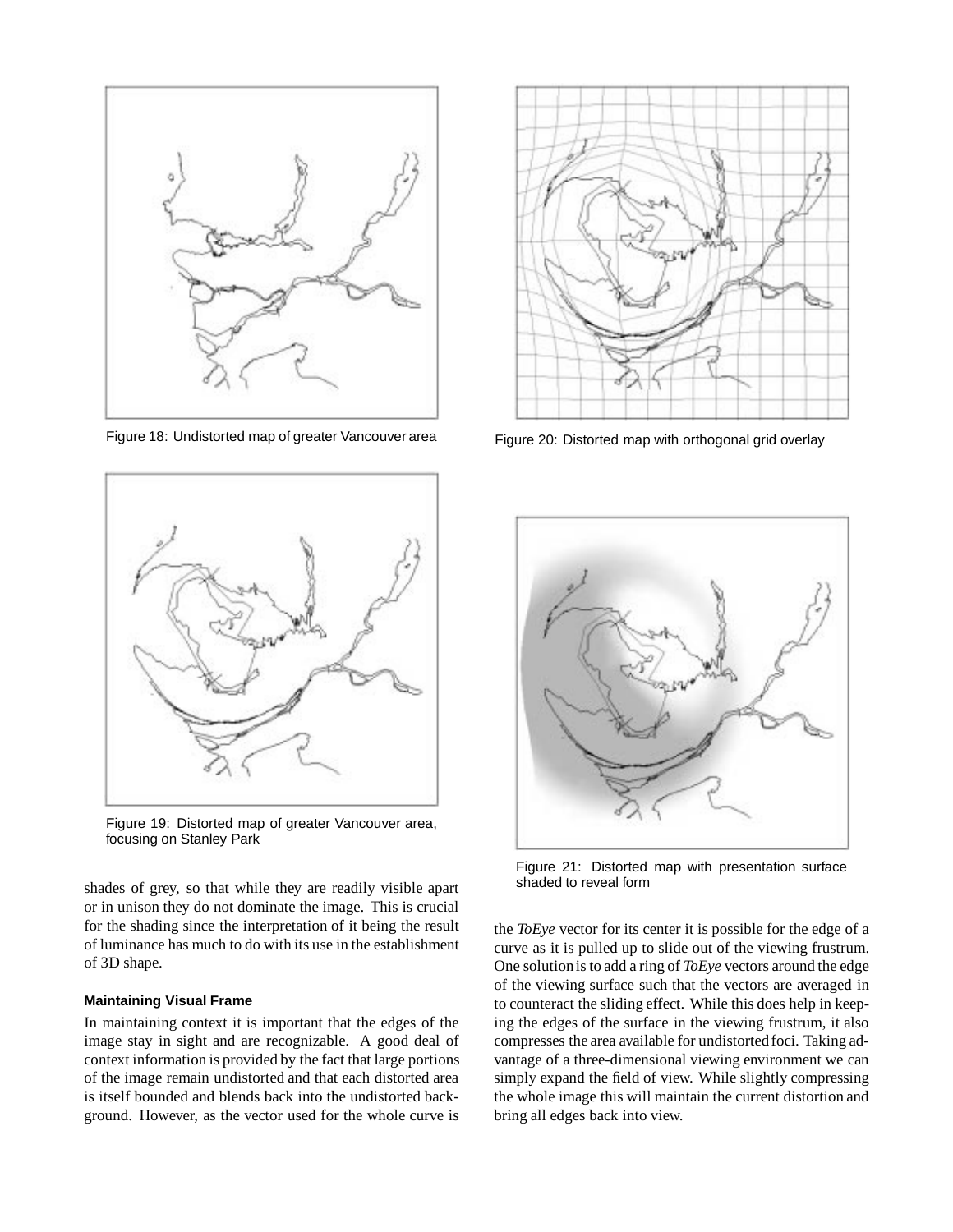

Figure 22: Distorted map with shading and grid



Figure 23: Illustrating degree of magnification

#### **Reversibility**

Another important factor in comprehending the distortion is reversibility [15]. If one is making use of this tool as a browser one does not want the undistorted original image to be unrecoverable, in part or in total. Also, if the distortions were quickly and easily reversible the user could use this to reference the original topology. Therefore pulling and pushing should have equal and opposite effects.

# **Magnification**

To indicate the amount of magnification that can be provided we expand a single node in a grid graph. Figure 23 shows the undistorted graph on the left, and on the right shows the same graph with a central node expanded.

Not only is a high degree of magnification available but because the image itself has not been distorted very densely packed information will expand to scale. For example, we scaled the map of the greater Vancouver area (Figure 18) into place in our map of North America (Figure 24). Displaying this combined map undistorted just shows a slightly larger than usual black spot where Vancouver resides. Pulling this



Figure 24: On the left, a map of North America; on the right Vancouver coastline revealed in the map of North America

section up reveals its detail.

3DPS is capable of a great variety of focal shapes and with many patterns of magnification and compression. To illustrate just a few of the possibilities we have included a two foci image of the Vancouver area (Figure 25), and a three foci image of North America (Figure 26). The last series shows the Vancouver area with four focal points (Figure 27, 28 and 29). The contrast between the images with and without distortion clues demonstrates how either the shading or the grid can disambiguate the distortions.



Figure 25: Vancouver area with two focal points; Burrard Inlet and Annacis Island

## **CONCLUSIONS**

This paper presents a three-dimensional pliable surface as a tool for addressing the screen real estate problem. The approach integrates the desirable properties of previous methods to considerably increase the amount of information that can usefully be presented on a computer screen. Through several examples we have shown that the viewing aspect of this tool can handle very dense information.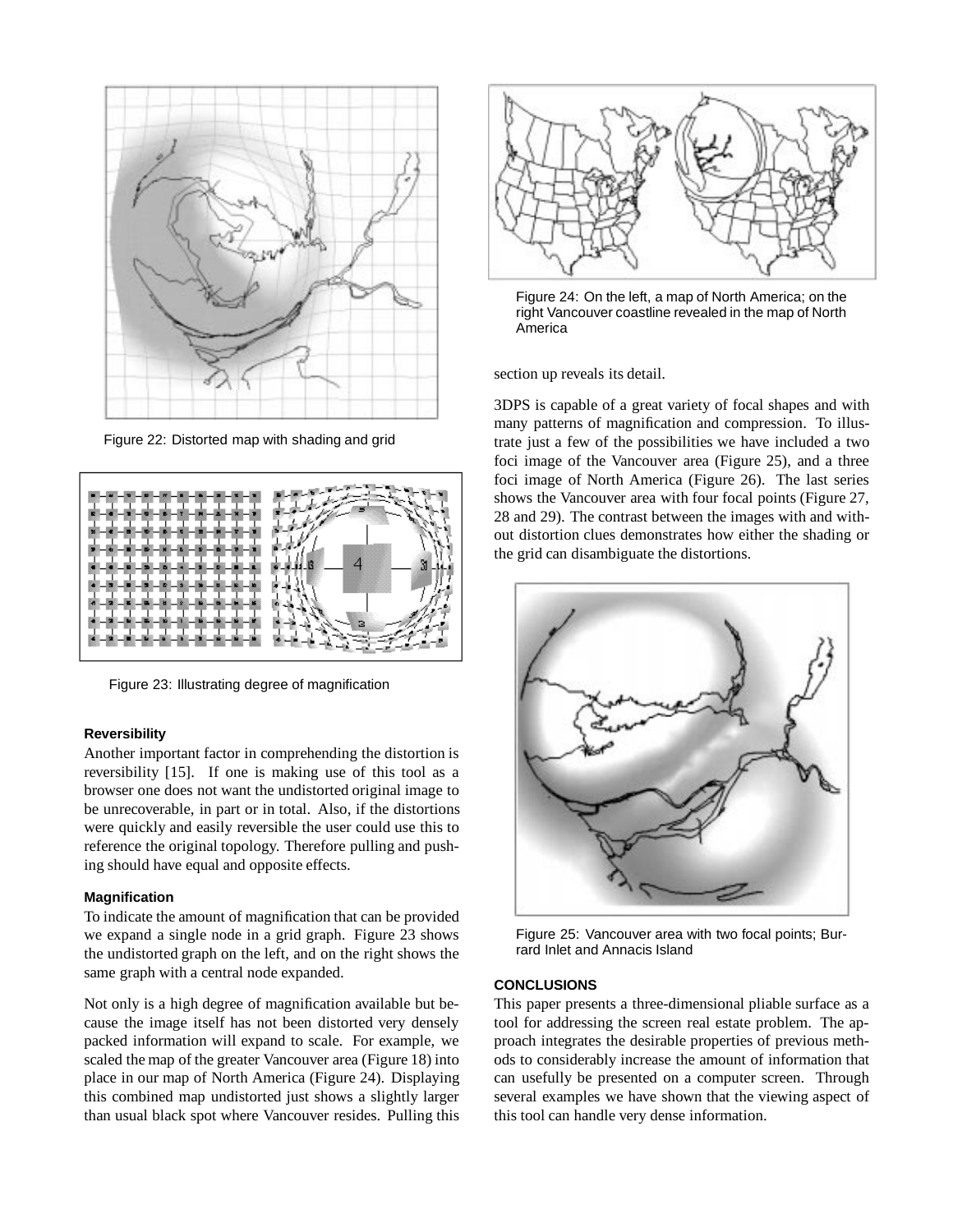

Figure 26: North America with three focal points; Vancouver, Missouri, and Connecticut



Figure 27: Vancouver area with four focal points; Atkinson Point, Indian Arm, Barnston Island, and Tsawwassen (for an undistorted map see Figure 18)

Our approach makes use of a distortion transformation based on a simple mathematical function (gaussian curve). However, although gaussian curves were chosen because of their gentle curvature out from the focus and back into the context they have a tendency to be radially compressed about halfway up the slope. We addressed this problem by allowing for modification of the gaussian with an auxilliary curve, a half sine wave. To further explore the applicability of other types of curves we propose to build a curve library.

Performance comparisons are difficult across varying platforms and immplementations. However, in terms of com-



Figure 28: Vancouver area with four focal points, distortion revealed by the grid



Figure 29: Vancouver area with four focal points, distortion revealed by shading

plexity this algorithm is comparable to the morphing based approach [20]. Both are  $O(nfp)$ , where *n* is the number of points to be projected,  $f$  is the number of focal points. The only difference is that we define  $p$  as the average number of focal polygon points, while for their algorithm  $p$  is the average number of vector pairs per focal polygon. As these vector pairs define the edges of the focal polygons the difference is negligible. However, their algorithm may need to be applied iteratively to keep the resulting image within its window. Furthermore, to prevent change in relative ordering of nodes along  $x$  and  $y$  dimensions, they limit the possible degree of focal stretch or magnification. Instead of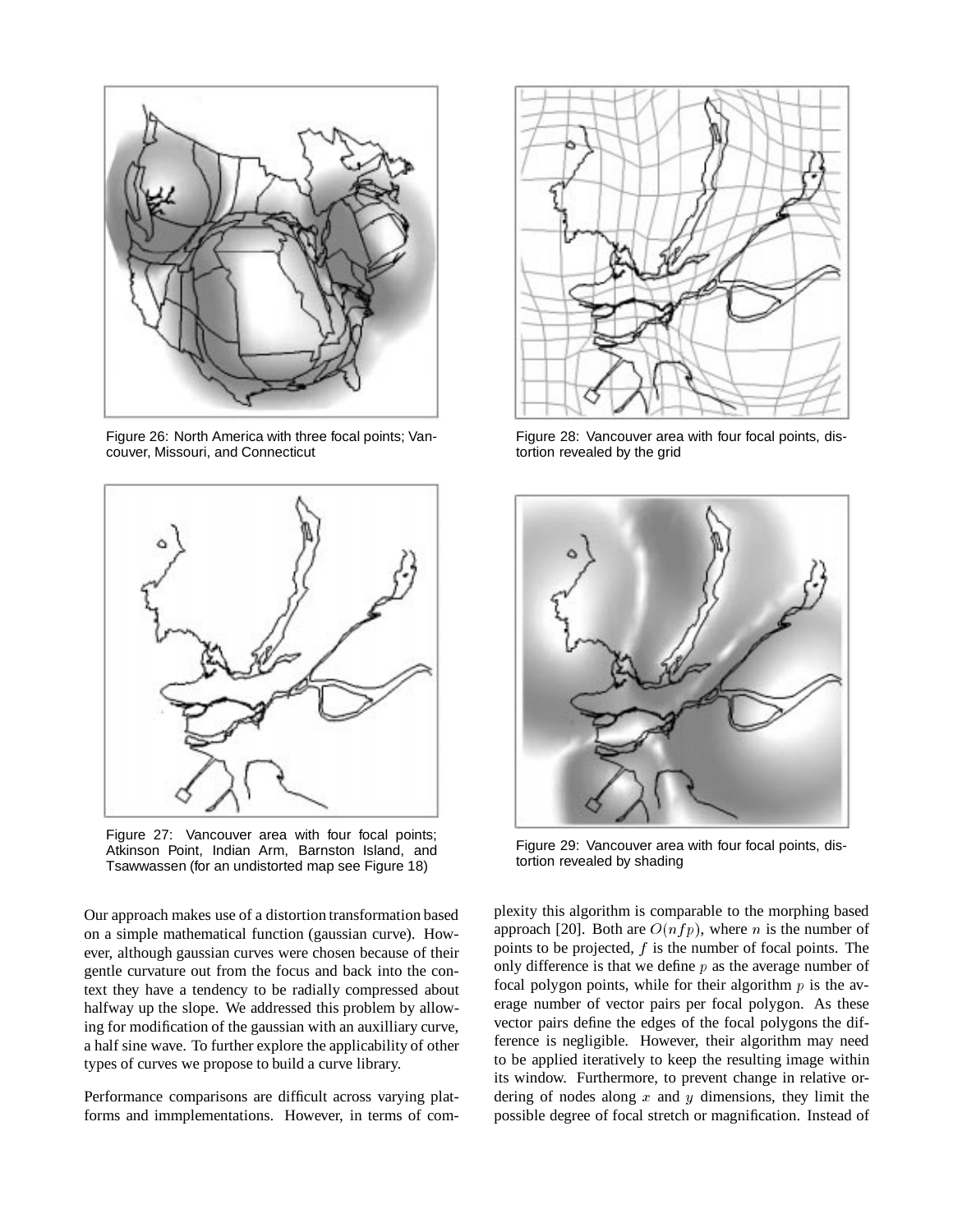applying similar limits we carefully blend interfocal compression to retain relative ordering of nodes and allow for curvature adjustment to counteract compression that has become too extreme. As a result, while similar to the morphing based approach [20] in complexity and in providing views of multi-focal detail within context, 3DPS offers: a continuous smooth surface between foci where spatial relationships amongst the data points do not transpose, freedom of foci size, and foci positioning. Also, the choice of focus shape is extended to include concave polygons.

3DPS extends the three-dimensional perspective approaches used in [11, 18] for a single focus into a multi-focal tool. Also, rather than rely on the specific shape of the distortion or any characteristics of the information, precognitive perceptual cues are used to reveal the nature of the distortions. We intend to further extend these cues with the addition of aerial perspective. Being able to understand the distortion provides knowledge about the degree of compression, information about the original undistorted topology of the graph, and the cumulative result of the history of the user's actions.

3DPS also extends user control of the distortion through the height, standard deviation, and curvature. Presently these parameters are unconstrained, therefore it is possible to create curves that obscure some context. However, just what has been obscured is always evident and the actions are reversible.

While the use of shading provides instant recognition of the patterns of distortion, it causes some problems. Finding the right balance between light and dark intensities is difficult to achieve, especially if one wants to have convincing shading both on the screen and in print. Also, shading is computationally expensive and noticeably slows interaction.

There is considerable interest in the application of cognitive science knowledge to interfaces. This stems from a desire to make more accessible interfaces but moreover, by creating and testing practical applications such as this one, we extend our awareness of the utilization of low level perceptual skills to offset cognitive load.

#### **ACKNOWLEDGEMENTS**

The authors would like to thank the UIST'95 reviewers for helpful comments that have improved the presentation of this paper. Thanks also to Brian Fisher for verifying our cognitive references, James Strickland and Charles Henrich for the map data, Tom Shermer and Art Liestman for ongoing support, and John Dill for helpful comments. This research was supported by graduate scholarships and research and equipment grants from the Natural Sciences and Engineering Research Council of Canada. Thanks also to the Algorithms Lab, Graphics and Multimedia Lab and the School of Computing Science, Simon Fraser University.

# **REFERENCES**

1. L. Bartram, R. Ovans, J. Dill, M. Dyck, A. Ho, and

W. S. Havens. Contextual assistance in user interfaces to complex, time critical systems: The intelligent zoom. In *Proceedings of Graphics Interface'94*, pages 216– 224, 1994.

- 2. T. Beier and S. Neely. Feature-based image metamorphosis. *Computer Graphics*, 26(2):35–42, 1992.
- 3. M. P. Consens. Visualizing queries and querying visualizations. *SIGMOD RECORD*, 21(1):39–46, 1992.
- 4. K. M. Fairchild, S. E. Poltrock, and G. W. Furnas. Semnet: Three-dimensional graphic representations of large knowledge bases. In *Cognitive Science and its Applications for Human-Computer Interaction*, pages 201– 234. Erlbaum Associates, 1988.
- 5. B. D. Fisher and Z. W. Pylyshyn. The cognitive architecture of bimodal event perception: A commentary and addendum to Radeau (1994). *Cahiers de Psychologie Cognitive/Current Psychology of Cognition*, 13(1):92–96, Feb. 1994.
- 6. G. W. Furnas. Generalized fisheye views. In *Human Factors in Computing Systems: Proceedings of CHI'86*, pages 16–23, 1986.
- 7. N. Goodman. *Languages of Art; An Approach to a Theory of Symbols*. Bobbs-Merrill, 1968.
- 8. K. Kaugers, J. Reinfelds, and A. Brazma. A simple algorithm for drawing large graphs on small screens. In *Lecture Notes in Computer Science: Graph Drawing*, pages 278–282, 1995.
- 9. D. A. Kleffner and V. S. Ramachandran. On the perception of shape from shading. *In Perception & Psychophysics*, 52(1):18–36, 1992.
- 10. J. Lamping and R. Rao. Laying out and visualizing large trees using a hyperbolic space. In *UIST: Proceedings of the ACM Symposium on User Interface Software and Technology*, pages 13–14, 1994.
- 11. J. D. Mackinlay, G. G. Robertson, and S. K. Card. The perspective wall: Detail and context smoothly integrated. In *Proceedings of CHI'91*, pages 173–180, 1991.
- 12. D. W. Massaro. *Speech Perception by Ear and Eye: A paradigm for Psychological Inquiry*. Hillsdale, N.J.: Erlbaum Associates, 1987.
- 13. D. W. Massaro. Attention and perception: An information integration perspective. *Acta Psychologica, Special Issue: Action, attention and automaticity.*, 60(2- 3):211–243, Dec. 1985.
- 14. E. G. Noik. Layout-independent fisheye views of nested graphs. In *Proceedings of the 1993 IEEE Symposium on Visual Languages*, pages 336–341, 1993.